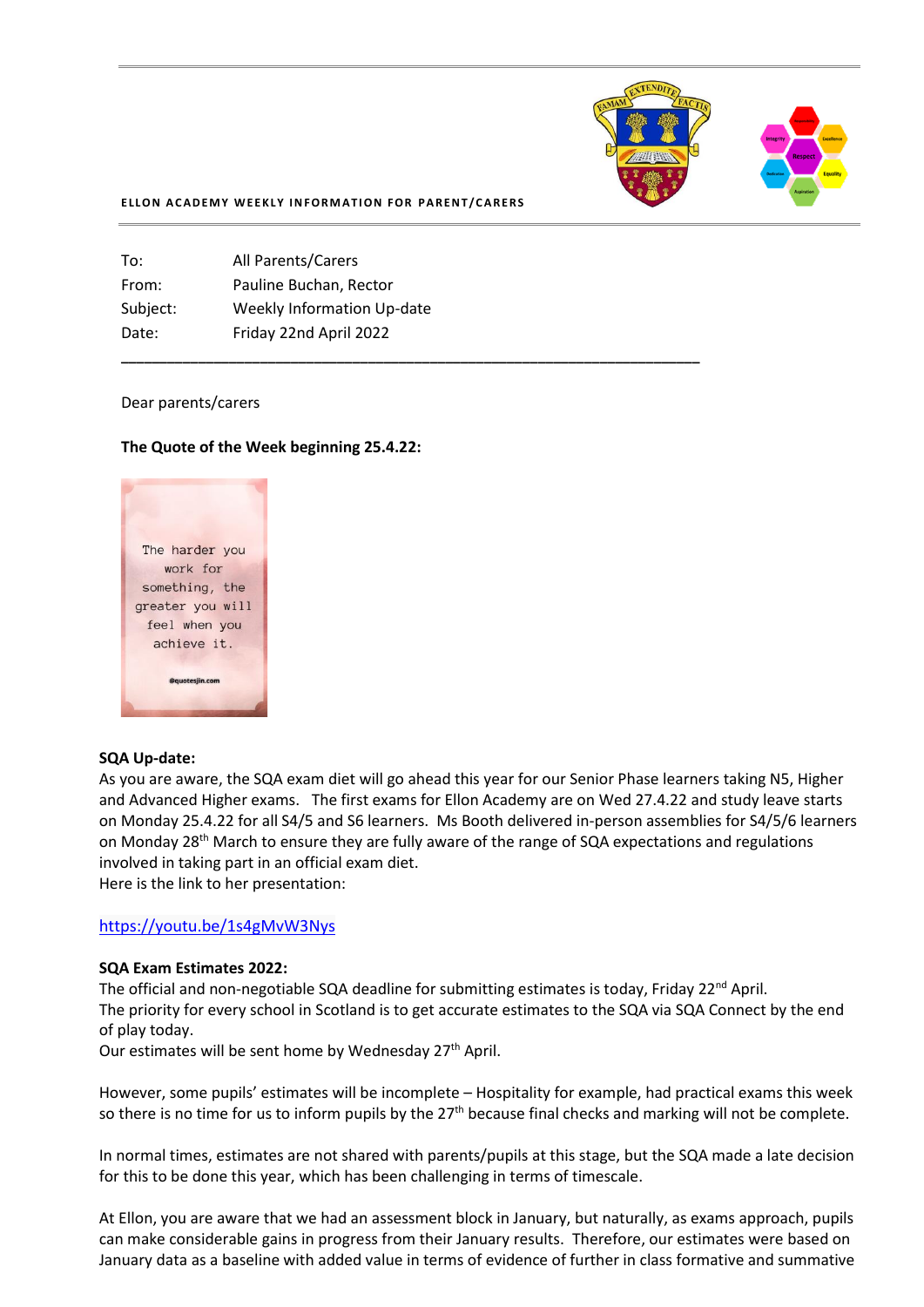assessments which have been on-going in faculties, assignments, folios, homework, and classwork so that our pupils are not disadvantaged.

#### **Exam Stress:**

Please find below a link to some resources which have been collated around study support and coping with exam stress.

[Exam stress and study support | \(glowscotland.org.uk\)](https://blogs.glowscotland.org.uk/as/aberdeenshireeps/exam-stress-and-study-support/)

#### **Exam Induction:**

Also, on Thursday of this week, all S4/5/6 learners who will be taking exams were given an Exam Induction by our Chief Invigilator in the games hall. Pupils were able to sit in the exam seats scenario and were made aware of the protocols which are specified by the SQA.

#### **MySQA:**

Sign up to MySQA and get your exam results delivered by email or text on Tuesday 9th August 2022. No need to wait for the post! Link on the link below to register: [https://www.mysqa.org.uk/cs8/content/secure/my\\_homepage.jsp](https://l.facebook.com/l.php?u=https%3A%2F%2Fwww.mysqa.org.uk%2Fcs8%2Fcontent%2Fsecure%2Fmy_homepage.jsp%3Ffbclid%3DIwAR0g9GZcUpZZ_PpcfHl2y3dosYHZwsAJkTIxtkj3boI0iuwlwxVAOeYORos&h=AT1TA_siBgP3pWtRwa3CsNeeYwSViLWCiuyk9WaYbNJfRKCWnfBT3DquBeQdcDWSOjVCH7OBLhmVN9UBFRBQ4eMd33jfThP5o6I1uabUI067qsPSwGu3DHGi4mCezeZou9Vd&__tn__=-UK-R&c%5b0%5d=AT2pWJVD5PnBl5Hodj-l7hMPdqEYvq9oafQ2aT1mRhjk9_wVdOxx_BM7ICiqSLpqDv9AQTpEBQFJaBBy5lZmWQQjd8tS1nnLmcTbWBEoAv68rUxAuT0FbFW6VfjfK5fqA44sXpdGHhRikx2bLus9il3MpoK8f_m2Z0LTVS0qt1qfBXgTyX1VxtFkcgvouYIIw0gbH3Cp)

Study Leave will also go ahead and will start on Monday 25<sup>th</sup> April for all S4/5/6 learners and will run until the last exam on Wednesday  $1<sup>st</sup>$  June. We expect our timetable to change after the Queen's Platinum Jubilee weekend on Monday 6<sup>th</sup> June.

#### **School Leaving Date:**

This year, the official school leaving date is Tuesday 31<sup>st</sup> May 2022. Leavers can collect their Leaver's forms the week prior to Tuesday  $31^{st}$  May.

Leavers assemblies were held today for all S4, S5 and S6 pupils who are moving on to next steps and our S6 pupils had some fun with their balloon drop and a BBQ provided for them by the school.

We wish all our leavers every success for the future and to all pupils taking exams for the first time, we are confident that they will rise to the occasion and do well.

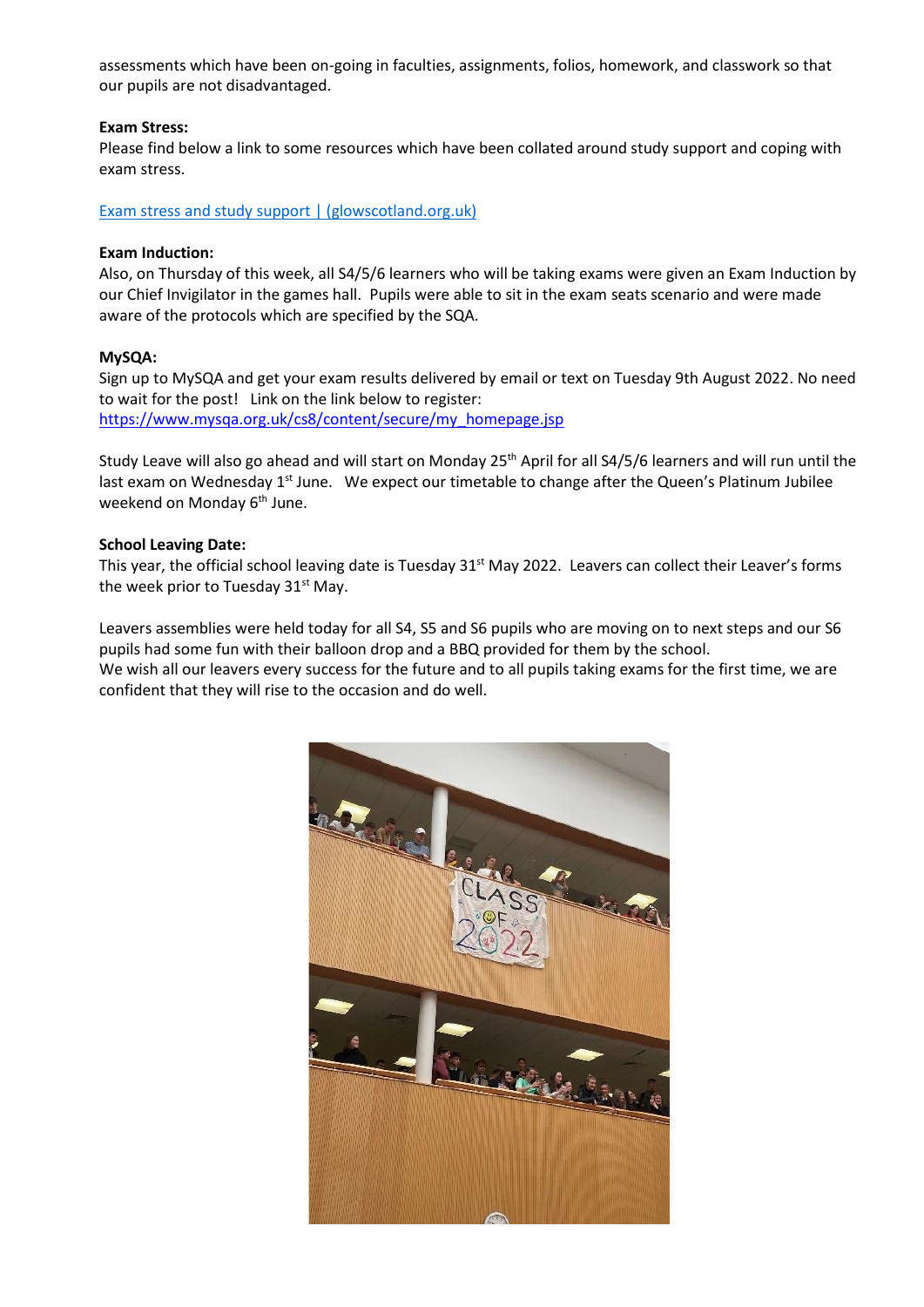# **Pupil Achievement:**

Congratulations to our S4 pupils Joseph Z, Ben M, Ricky M, Jamie H, Joseph M and Ryan S, whose club team Peterhead have just become the U16s Aberdeen & District JFA B League champions! Well Done!!!



# **Pupil Achievement:**

# **CHAMPIONS**

Congratulations to Westdyke [Community](https://www.facebook.com/westdykecommunityclub/?__cft__%5b0%5d=AZUNb_Hlnh-5HKoN8ke6OKmkvgJVGD7_wC_VpCoa_vRv2FpcdCDwS2QwayitGE3H3xMKbB5YtbXHoSCDbBxCLGp0Rg2Bj50o_f9-_Ch59KHDaTgypfCwvlAvIyQNeMwm-1PDfkchSI-WyluZAu2x5604DfUcD-TVh788o96fcc8agGiJyar_It2Up41mnEU4jkQ3lEAx0i7LMLR2ghXdUclO6YPEdl5r3OsIWgEC8D13-w&__tn__=kK-y-R) Club U13s, Aberdeen & District JFA A League champions 2021/22!

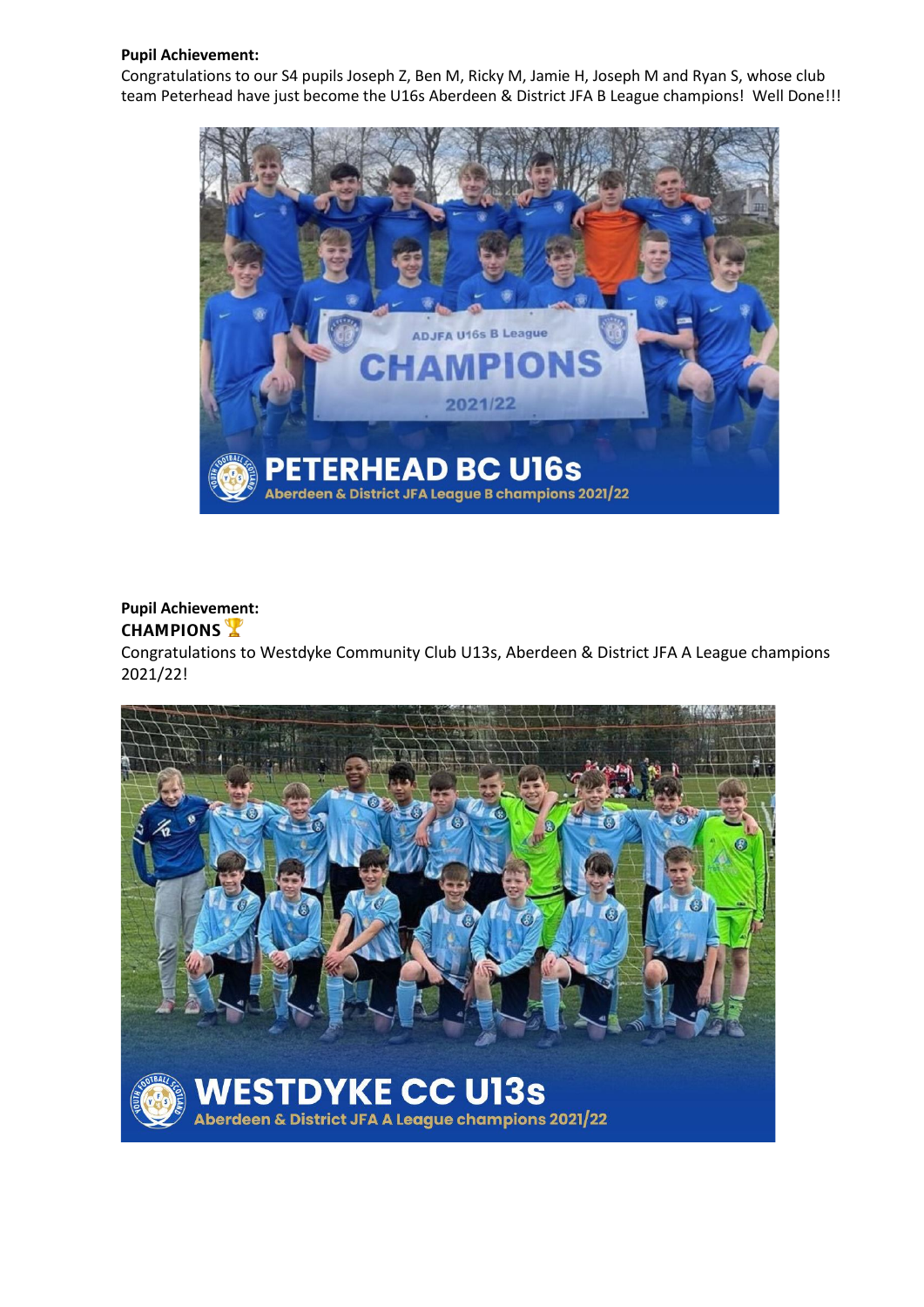# **Pupil Achievement:**

# Swimming Success!

During the Easter break, 9 Ellon Academy pupils travelled to Tollcross International Pool in Glasgow as part of a squad of twelve from Ythan ASC, to participate in five days of competition at the Scottish National Age Groups (SNAGS).

This is the top national competition for swimmers aged 18 and under, and to gain qualification for this meet is a terrific achievement, with only a very small percentage of swimmers across Scotland reaching this level.

The swimmers' achievements are even more commendable with the Ellon pool being closed, which has limited training opportunities for two months, and meant travelling all round Aberdeenshire to keep their training schedules on course.

Congratulations to Alyssa G, Eilidh G, Ella C, Erin C, Finlay L, Jack L, Jack R, Leah P and Mya L for making the grade, and putting in fantastic performances on the national stage. Up against the very best in the country, Alyssa made five finals, Ella three, Jack L three, and Erin one, with the Eilidh joining the girls to finish 9th overall in the 4 x 200m Free relay. Well done to them all!



## **Pupil Achievement:**

Our Junior Hub pupils have been busy testing out and making Squeezy Stress Balls which are now on sale for staff at Ellon Academy.

These sensory tools have been designed, tested, and produced by pupils in the Junior Hub as part of their learning about the processes involved in emotional self-regulation.

Proceeds are to go to The New Arc animal charity based near Ellon. Well done everyone!